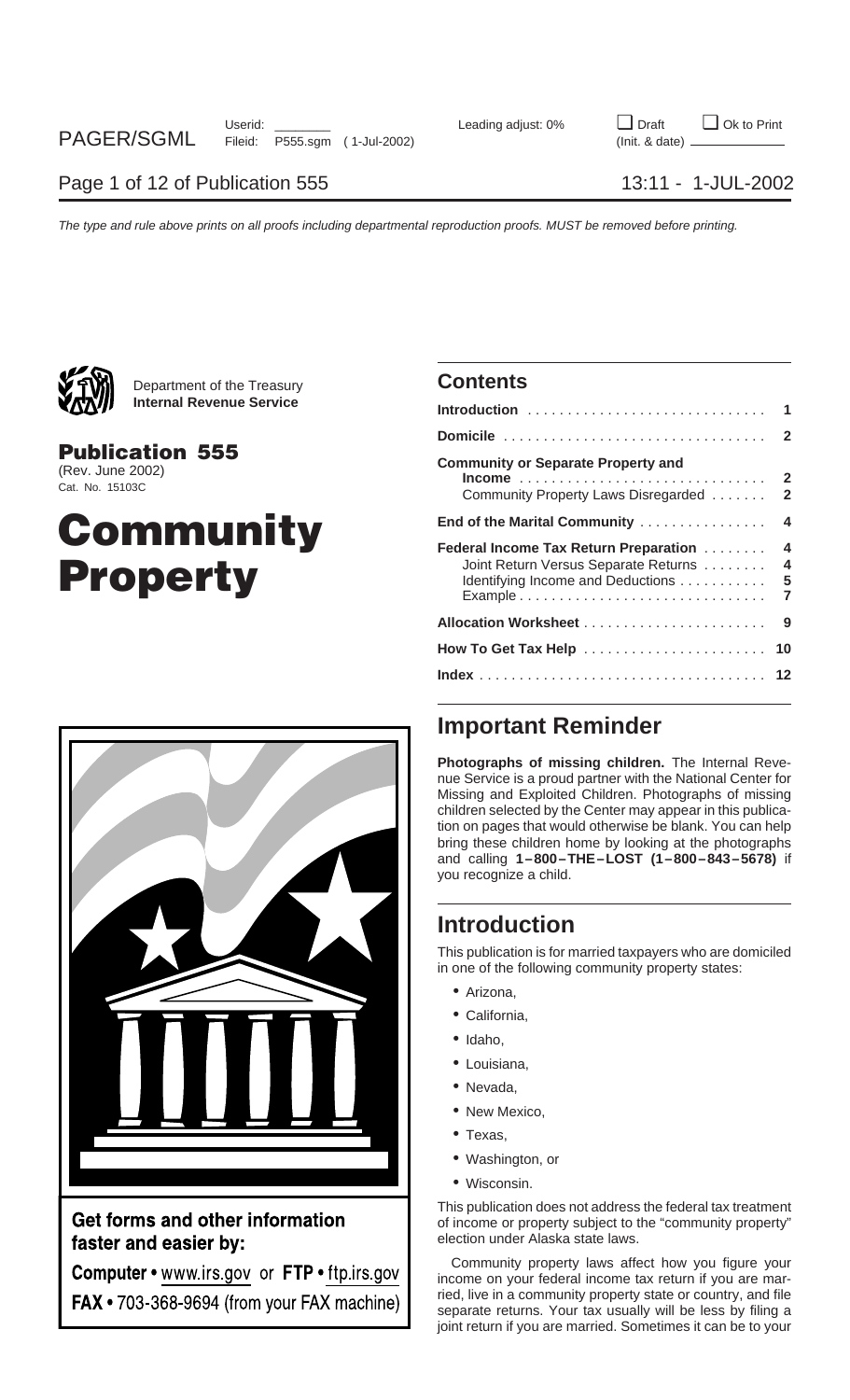advantage to file separate returns. If you and your spouse file separate returns, you have to determine your commu-<br>nity income and your separate income.

erty you inherit from a married person who lived in a<br>community property state. See Death of spouse, later.<br>govern whether you have community property and com-

You may want to see: The second set of the set of the set of the set of the set of the set of the set of the set of the set of the set of the set of the set of the set of the set of the set of the set of the set of the set

- ❏ **504** Divorced or Separated Individuals **Disregarded**
- 
- ❏ **971** Innocent Spouse Relief (And Separation of rules apply to community property.

tion for information about getting these publications. responsible for reporting all of it if:

### **Domicile** income, and **Domicile**

Whether you have community property and community amount of the income by the due date for filing the income depends on the state where you are domiciled If return (including extensions). income depends on the state where you are domiciled. If you and your spouse have different domiciles, check the laws of each to see whether you have community property **Relief from separate return liability for community** or community income. **income.** You are not responsible for reporting an item of

one home. Your domicile is a permanent legal home that  $\bullet$  You file a separate return for the tax year.<br>you intend to use for an indefinite or unlimited period, and to which, when absent, you intend to return. The question<br>of your domicile is mainly a matter of your intention as<br>of your domicile is mainly a matter of your intention as indicated by your actions. You must be able to show with • You establish that you did not know of, and had no facts that you intend a given place or state to be your reason to know of, that community income. permanent home. If you move into or out of a community<br>property state during the year, you may or may not have<br>community income.<br>Factors considered in determining domicile include:<br>Factors considered in determining domicil

- 
- 
- 
- 
- 
- 971. Business and social ties to the community.

**Amount of time spent.** The amount of time spent in one may enter into an agreement that affects the status of place does not always explain the difference between property or income as community or separate property.<br>home continue for months or years while a domicile may be<br>established the first moment you occupy the property. Your<br>intent is the determining factor in proving where you have<br>you are domiciled in a community property state or

means your domicile. The return for the year you make the choice. You can file

## Community property laws also affect your basis in prop- **Property and Income**

munity income or separate property and separate income<br>**Useful Items** for federal tax purposes. Table 1 summarizes the general

## **Publication Community Property Laws**

❏ **<sup>505</sup>** Tax Withholding and Estimated Tax The following discussions are situations where special

Liability and Equitable Relief) **Certain community income.** Community property laws See How To Get Tax Help near the end of this publica- may not apply to an item of community income. You are

- 1) You treat the item as if only you are entitled to the
- 2) You do not notify your spouse of the nature and

You have only one domicile even if you have more than community income if *all* the following conditions exist.

- 
- 
- 
- 

• Where you pay state income tax, **Equitable relief.** If you were married and filed a separate • Where you vote, • Where you vote, • Where you vote,  $\frac{1}{2}$  an underpayment or understatement of tax you believe • Location of property you own, should belong only to your spouse (or former spouse), you<br>may request equitable relief. To request equitable relief, may request equitable relief. To request equitable relief, • Your citizenship, you must file Form 8857, Request for Innocent Spouse • Length of residence, and **Relief**, or other similar statement. Also see Publication

**Spousal agreements.** In some states a husband and wife may enter into an agreement that affects the status of

**Note.** When this publication refers to where you live, it try, use the community property rules. You must file a joint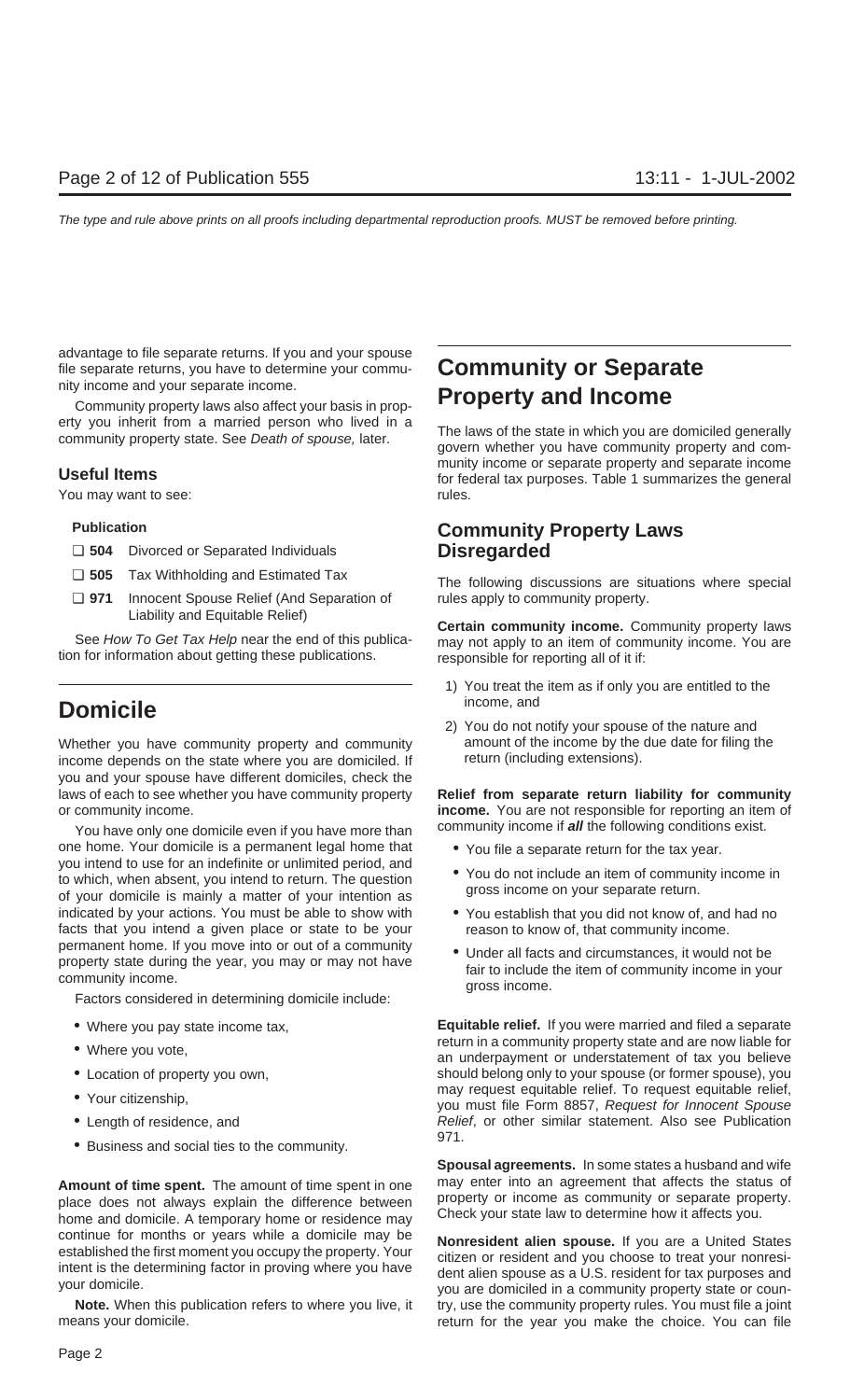| <b>Community property is property:</b><br>• That you, your spouse, or both acquire during your<br>marriage while you are domiciled in a community<br>property state. (Includes the part of property bought<br>with community property funds if part was bought with<br>community funds and part with separate funds.)<br>• That you and your spouse agreed to convert from<br>separate to community property.<br>• That cannot be identified as separate property. | Separate property is:<br>• Property that you or your spouse owned separately<br>before marriage.<br>• Money earned while domiciled in a noncommunity<br>property state.<br>• Property either of you were given or inherited<br>separately after marriage.<br>• Property bought with separate funds, or exchanged for<br>separate property, during the marriage.<br>• Property that you and your spouse agreed to convert<br>from community to separate property in an agreement<br>valid under state law.<br>• The part of property bought with separate funds, if part<br>was bought with community funds and part with<br>separate funds. |
|--------------------------------------------------------------------------------------------------------------------------------------------------------------------------------------------------------------------------------------------------------------------------------------------------------------------------------------------------------------------------------------------------------------------------------------------------------------------|---------------------------------------------------------------------------------------------------------------------------------------------------------------------------------------------------------------------------------------------------------------------------------------------------------------------------------------------------------------------------------------------------------------------------------------------------------------------------------------------------------------------------------------------------------------------------------------------------------------------------------------------|
| <b>Community income</b> 1,2 is income from:<br>• Community property.<br>Salaries, wages, or pay for services of you, your<br>spouse, or both during your marriage.<br>• Real estate that is treated as community property under<br>the laws of the state where the property is located.                                                                                                                                                                            | Separate income 1,2 is income from:<br>• Separate property. Separate income belongs to the<br>spouse who owns the property.                                                                                                                                                                                                                                                                                                                                                                                                                                                                                                                 |

**1 Caution:** In Idaho, Louisiana, Texas, and Wisconsin, income from most separate property is community income.

<sup>2</sup> Caution: Check your state law if you are separated but do not meet the conditions discussed in Spouses living apart all year. In some states, the income you earn after you are separated and before a divorce decree is issued continues to be community income. In other states, it is separate income.

separate returns in later years. For details on making this **Earned income.** Treat earned income that is not trade choice, see Publication 519, U.S. Tax Guide for Aliens. or business or partnership income as the income of the

treat your nonresident alien spouse as a U.S. resident for means wages, salaries, professional fees, and other pay<br>tax purposes, treat your community income as explained for personal services. Earned income does **not** incl tax purposes, treat your community income as explained next under Spouses living apart all year. However, you do social security or social security equivalent of tier 1 railroad not have to meet the four conditions discussed there retirement benefits you receive during the yea not have to meet the four conditions discussed there.

Spouses living apart all year. If you are married at deductions from a trade or business that is not a partner-<br>any time during the calendar year, special rules apply for ship as those of the person carrying on the trade o reporting certain community income. You must meet all ness. the following conditions for these special rules to apply. **Partnership income or loss.** Treat income or loss from

- 
- 
- 
- yourselves before the end of the year. Do not take the separate income of the spouse who received them.<br>into account transfers of very small amounts or

report your community income as discussed next. See also year. Both were domiciled in Texas, a community property Certain community income, earlier. Statel a state. They did not file a joint return or transfer any earned

If you are a U.S. citizen or resident and do not choose to spouse who performed the services. Earned income

**Trade or business income.** Treat income and related

1) You and your spouse lived apart all year. <br>a trade or business carried on by a partnership as the income or loss of the spouse who is the partner.

2) You and your spouse did not file a joint return for a<br>
tax year beginning or ending in the calendar year.<br>
3) You and/or your spouse had earned income for the<br>
calendar year that is community income.<br>
4) You and your sp

value. Also, do not take into account a payment or<br>transfer to or for your dependent child, even though<br>the payment or transfer satisfies an obligation of sup-<br>to the community property laws of your state or country.

port imposed on your spouse. **Example.** Daniel and Sharon were married throughout If all these conditions are met, you and your spouse must the year but did not live together at any time during the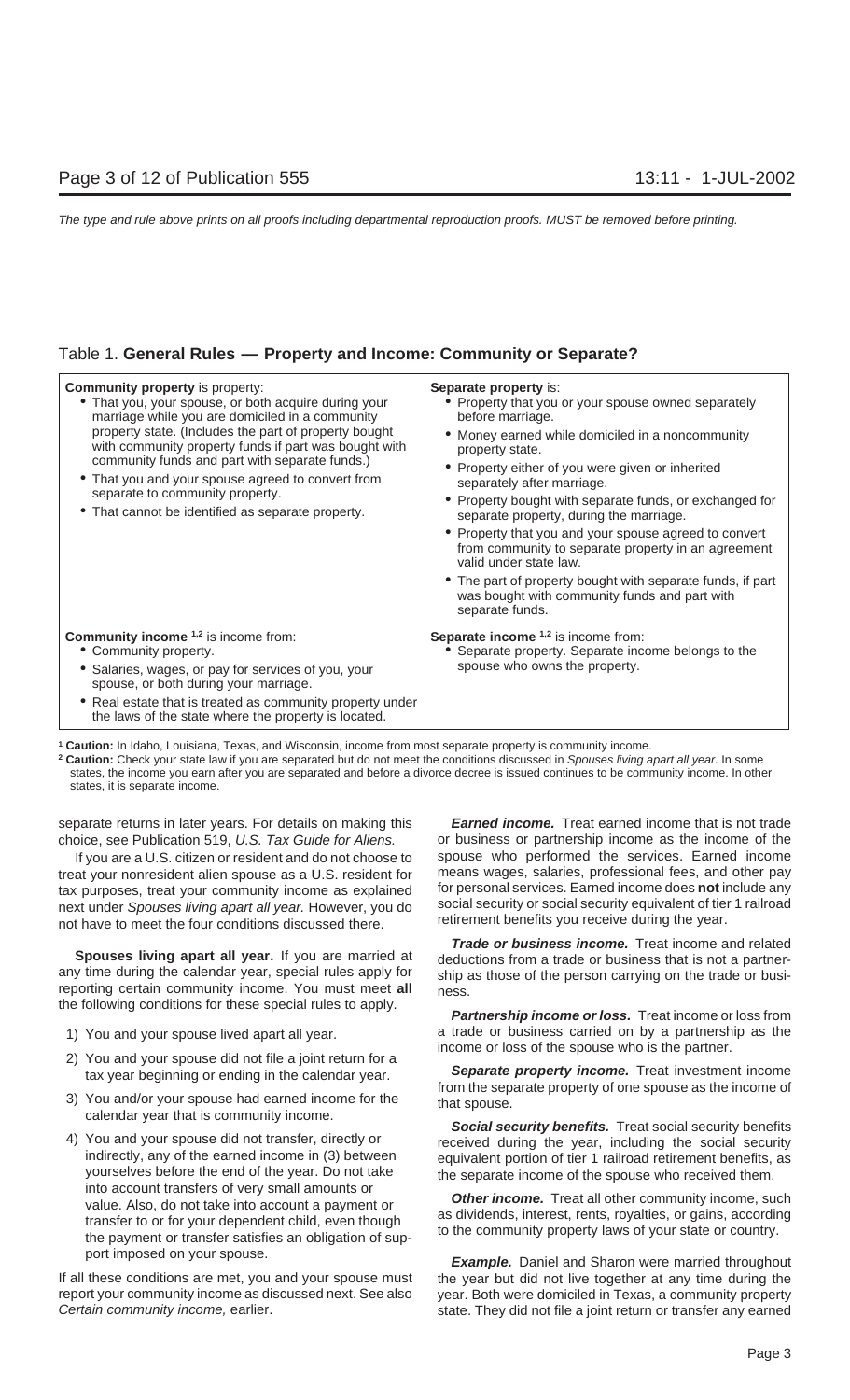income between themselves. During the year their in- An **absolute decree of divorce or annulment** ends the comes were as follows: marital community in all community property states. A

| Consulting business fees<br>Partnership income<br>Dividends from separate property<br>Interest from community property | Daniel Sharon<br>5,000<br>1.000<br>500 | aborde of annumitative order alonger is holder that he rand<br>marriage ever existed, usually does not nullify community<br>property rights arising during the so-called "marriage."<br>Check your state law.<br>10.000<br>A decree of legal separation or of separate mainte-<br>2.000<br>nance may or may not end the marital community. The<br>500<br>court in the state issuing the decree may terminate the |
|------------------------------------------------------------------------------------------------------------------------|----------------------------------------|------------------------------------------------------------------------------------------------------------------------------------------------------------------------------------------------------------------------------------------------------------------------------------------------------------------------------------------------------------------------------------------------------------------|
|                                                                                                                        |                                        | the contract of the contract of the contract of the contract of the contract of the contract of the contract of                                                                                                                                                                                                                                                                                                  |

report on their separate returns only their own earnings and other income and their share of the interest from community property. Daniel reports \$26,500 and Sharon **Federal Income Tax Return** reports \$34,500.

marital community ends, the community assets (money and property) are divided between the spouses.

spouse usually is considered to own half the estate (ex- Ordinarily, filing a joint return will give you the greater tax cluding separate property). If your spouse dies, the total advantage. But in some cases, your combined income tax<br>fair market value (FMV) of the community property, includ- on separate returns may be less than it would be ing the part that belongs to you, generally becomes the return.<br>basis of the entire property. For this rule to apply, at least basis of the entire property. For this rule to apply, at least If you file separate returns:<br>half the value of the community property interest must be includible in your spouse's gross estate, whether or not the 1) You should itemize deductions if your spouse item-<br>izes deductions, because you cannot claim the stan

For example, Bob and Ann owned community property dard deduction, that had a basis of \$80,000. When Bob died, his and Ann's community property had an FMV of \$100,000. At least half 2) You cannot take the credit for child and dependent<br>their community interest was includible in Bob's estate. care expenses in most instances, The basis of Ann's half of the property is \$50,000 after Bob<br>died (one half of the \$100,000 FMV). The basis of the other<br>half to Bob's heirs is also \$50,000.<br>For more information about the basis of assets, see<br>Publication

Publication 551, Basis of Assets.

**Divorce or separation.** The division of community prop-<br>erty in connection with a divorce or property settlement<br>does not result in a gain or loss. For information on the tax<br>does not result in a gain or loss. For informa consequences of the division of community property under 6) You may have to include in income more of the a property settlement or divorce decree, see Publication social security benefits (including any equivalent rail-504. road retirement benefits) you received during the

Each spouse is taxed on half the community income for year than you would on a joint return, the part of the year before the community ends. However,<br>see Spouses living apart all year, earlier. Any income<br>received after the marital community ends is separate<br>free loan, income. This separate income is taxable only to the 8) You cannot take the education credits (the Hope and spouse to whom it belongs.  $\qquad \qquad$  lifetime learning credits),

decree of annulment, even though it holds that no valid

nance may or may not end the marital community. The court in the state issuing the decree may terminate the

Under Texas community property laws, all of Daniel and<br>
Sharon's income is considered community income.<br>
Sharon did not take part in Daniel's consulting business.<br>
Chrone Sharon did not take part in Daniel's consulting bus

# **Preparation**

**End of the Marital Community** The following discussion does not apply to spouses who meet the conditions under Spouses living apart all year, The marital community may end in several ways. When the discussed earlier. Those spouses must report their com-<br>marital community ands the community assets (money munity income as explained in that discussion.

### **Joint Return Versus Separate Returns Death of spouse.** In community property states, each

on separate returns may be less than it would be on a joint

- izes deductions, because you cannot claim the stan-
- 
- 
- 
- 
- 
- 
-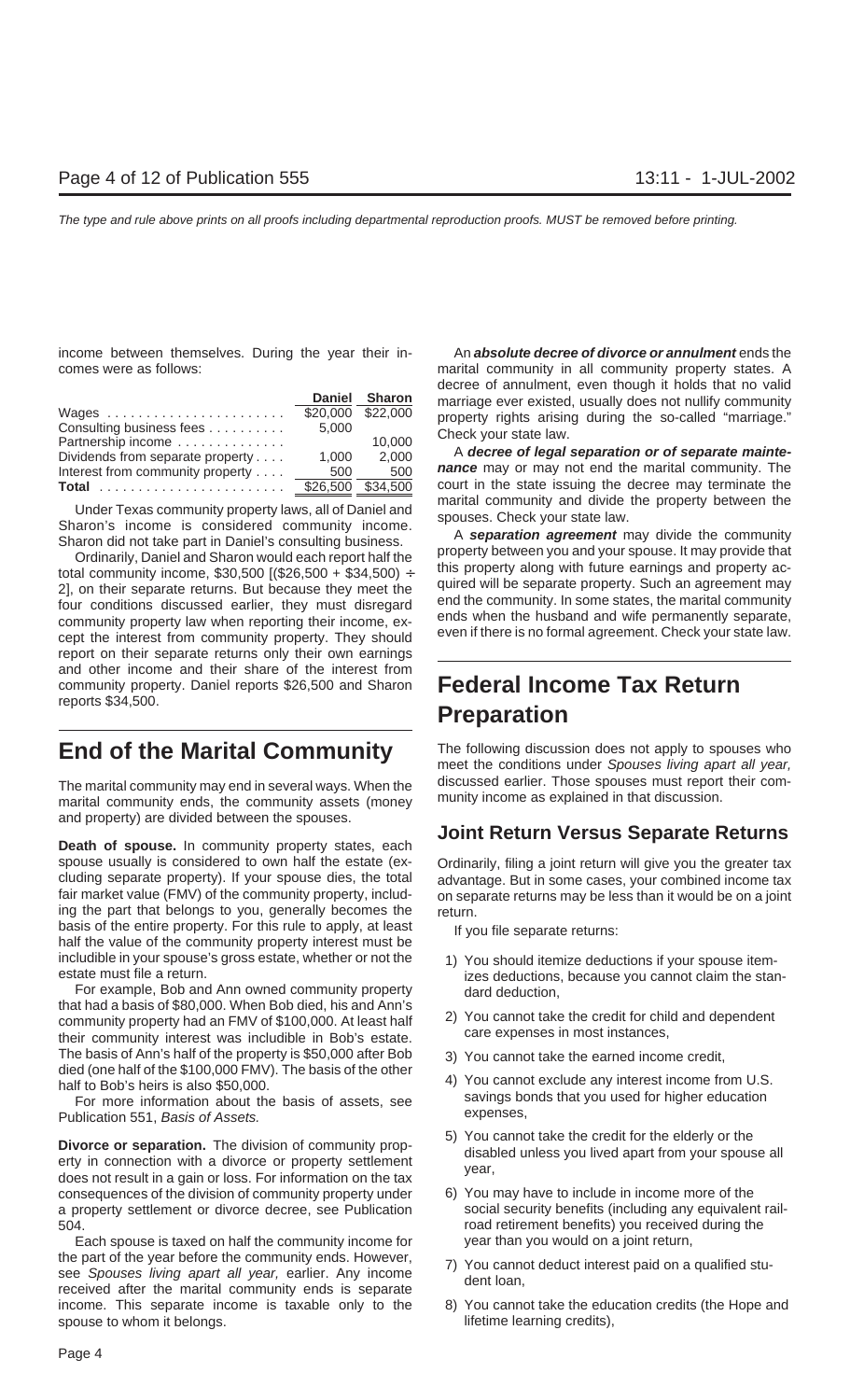- 
- 



figured under both methods and use the one that results in service.<br>less tax. service.

each report half of your combined community income and of civil service. He and his wife were domiciled in a commudeductions in addition to your separate income and deduc- nity property state during the past 15 years. tions. List only your share of the income and deductions on Since half the service was performed while the Wrights<br>the appropriate lines of your separate tax returns (wages, were married and domiciled in a community proper

how you figured the income, deductions, and federal in-<br>come tax withheld that each of you reported. The **alloca-** come—half (\$250) is his income and half (\$250) is his **tion worksheet** shown later can be used for this purpose. wife's. If you do not attach a worksheet, you and your spouse should each attach a photocopy of the other spouse's **Lump-sum distributions.** If you receive a lump-sum dis-Form W–2 or 1099–R. Make a notation on the form tribution from a qualified retirement plan, you may be able showing the division of income and tax withheld. The choose an optional method of figuring the tax on the

not extend the time for filing your spouse's separate return. community property laws. (A 5-year option was repealed If you and your spouse file a joint return, you cannot file for tax years beginning after December 31, 1999.) For separate returns after the due date for filing either separate more information, see Publication 575, Pension and Annureturn has passed. ity Income, and Form 4972, Tax on Lump-Sum Distribu-

### **Identifying Income and Deductions Gains and losses.** Gains and losses are classified as

keeps its exempt status for both spouses. For example,<br>under certain circumstances, income earned outside the munity loss.<br>United States is tax exempt If you earned income and met See Publication 544, Sales and Other Dispo United States is tax exempt. If you earned income and met See Publication 544, Sales and Other Dispositions of<br>the conditions that made it exempt, the income is also Assets, for information on gains and losses. See Publica the conditions that made it exempt, the income is also Assets, for information on gains and losses. See Publica-<br>exempt for your spouse even though he or she may not tion 547, Casualties, Disasters, and Thefts, for informa

apply to military retirement pay. Generally, the pay is either

sidered to be received half by the member of the Armed • Separate business or investment income are deduct-Forces and half by the spouse.  $\blacksquare$  ible by the spouse who earns the income.

**Civil service retirement.** For income tax purposes, com-<br>Other limits may also apply to business and investment munity property laws apply to annuities payable under the expenses. For more information, see Publication 535,<br>Civil Service Retirement Act (CSRS) or Federal Employee Business Expenses, and Publication 550, Investment In-Retirement System (FERS). The come and Expenses.

Whether a civil service annuity is separate or community income depends on the marital status and domicile of **Personal expenses.** Expenses that are paid out of sepathe employee when the services were performed for which rate funds, such as medical expenses, are deductible by the annuity is paid. Even if you now live in a noncommunity the spouse who pays them. If these expenses are paid

9) You may have a smaller child tax credit than you property state and you receive a civil service annuity, it would on a joint return, and **may be community income if it is based on services you** 10) You cannot take the exclusion or credit for adoption performed while married and domiciled in a community<br>expenses in most instances.<br>If a civil service annuity is a mixture of community

Figure your tax both on a joint return and on<br>separate income. The division is based on the<br>laws of your state. You can then compare the tax<br>laws of your state. You can then compare the tax<br>ander both methods and use the o

If you file separate returns, you and your spouse must **Example.** Henry Wright retired this year after 30 years

the appropriate lines of your separate tax returns (wages, were married and domiciled in a community property state,<br>interest, dividends, etc.). half the civil service retirement pay is considered to be. Attach a worksheet to your separate returns showing community income. If Mr. Wright receives \$1,000 a month how you figured the income, deductions, and federal in-<br>in retirement pay \$500 is considered community income—half (\$250) is his income and half (\$250) is his

An extension of time for filing your separate return does distribution. For the 10-year tax option, you must disregard tions.

To figure the best way to file your return  $-$  jointly or separate or community depending on how the property is separately  $-$  first identify your community and separate  $-$  first identify your community and separate  $-$ Community income exempt from federal tax generally hand, a loss on community property, such as a casualty<br>ens its exempt status for both spouses. For example loss to your home held as community property, is a com-

**Military retirement pay.** State community property laws **Business and investment expenses.** If you file separate

- separate or community income based on the marital status<br>and domicile of the couple while the member of the Armed<br>Forces was in active military service.<br>Pay earned while married and domiciled in a community<br>property state
	-

Business Expenses, and Publication 550, Investment In-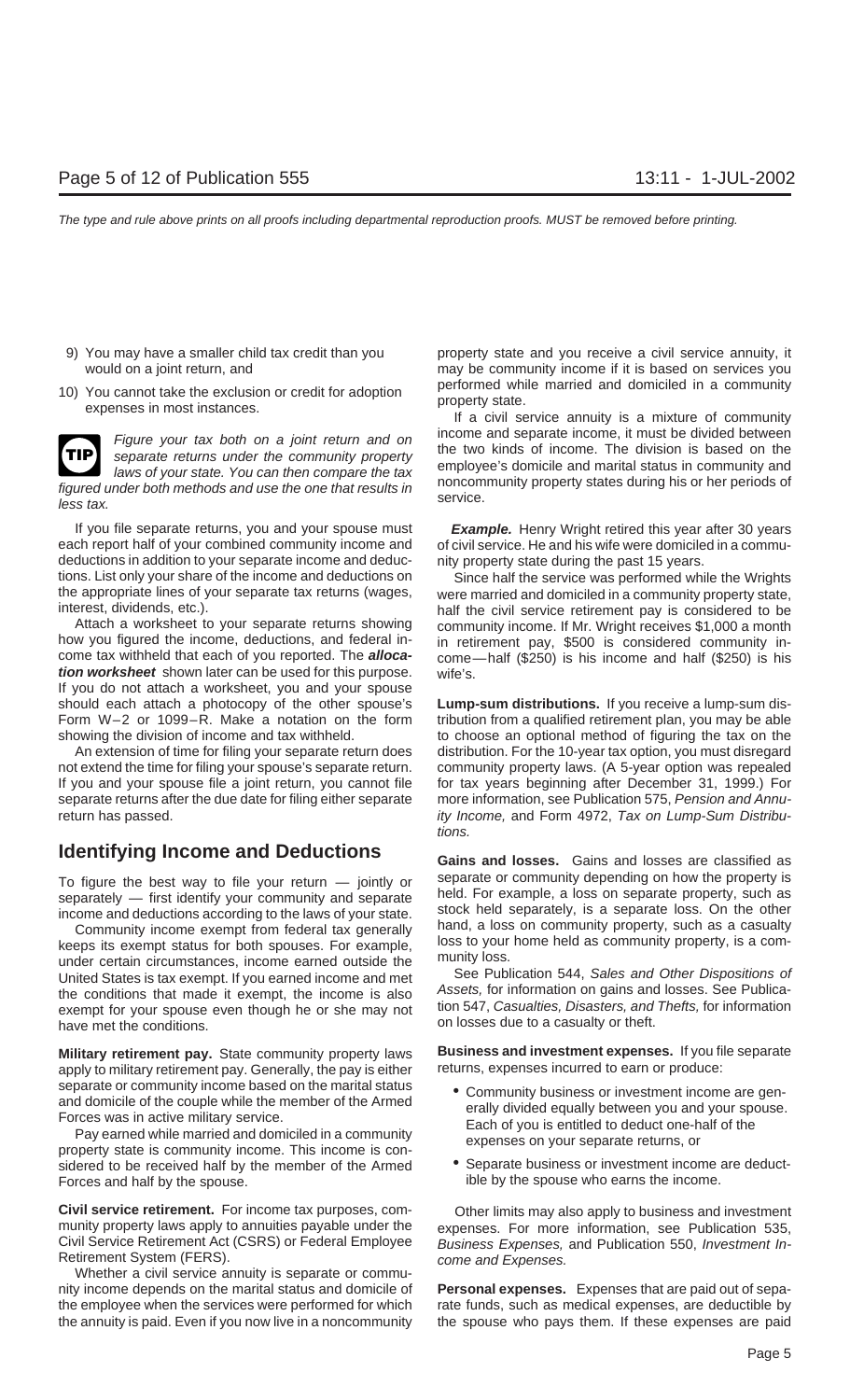from community funds, divide the deduction equally be- amount. The amount at which the limitation (phaseout) tween you and your spouse. begins depends on your filing status. Generally, your credit

several kinds of individual retirement arrangements (IRAs). They are traditional IRAs (including SEP-IRAs), **Earned income credit.** You may be entitled to an earned do not apply to IRAs or Coverdell ESAs. See Publication filing status is married filing separately.<br>590, Individual Retirement Arrangements (IRAs), for the fill you are married but qualify to file

**Example.** Ron and Diane White have three dependent children and live in Nevada. If Ron and Diane file separately, only Ron can claim his own exemption, and only wages. If you and your spouse file separate returns on the c remaining exemptions. They cannot each claim half of the **Overpayments.** Overpayments are allocated under the total exemption amount for their three children.

**Self-employment tax.** If any income from a trade or busi-<br> ness other than a partnership is community income under<br>state law, it is subject to self-employment tax as the in-<br>come of the spouse carrying on the trade or business.<br>overpayment may be used to offset the obligation.

**Partnership income.** If you are a partner and your<br>distributive share of any income or loss from a trade or<br>business carried on by the partnership is community in-<br>come, treat the share as your net earnings from self-em-<br> spouse are partners, each of you must claim your share

spouse is a member of the partnership, the part of his or her distributive share of any item (not considered net the tax separately, determine whether you must pay it by<br>earnings from self-employment) which is community prop-<br>taking into account: earnings from self-employment), which is community property or which is derived from community property, should<br>be reported by the husband and wife in equal shares.<br>1) Half the community income and deductions,

2) All of your separate income and deductions, and **Child tax credit.** You may be entitled to a child tax credit for each of your qualifying children. You must provide the 3) Your own exemption and any exemptions for depen-<br>name and identification number (usually the social security dents that you may claim. name and identification number (usually the social security number) of each qualifying child on your return. See your whether you and your spouse pay estimated tax jointly<br>tax package instructions for the maximum amount of the origanately will not affect your choice of filing joint

adjusted gross income (modified AGI) is above a certain separate income tax returns, either of you can claim all of

Individual retirement arrangements (IRAs) and Cover-<br>dell Education Savings Accounts (ESAs). There are dell Education Savings Accounts (ESAs). There are more information.

income credit (EIC). You cannot claim this credit if your

590, *Individual Retirement Arrangements (IRAs)*, for the fit you are married, but qualify to file as head of house-<br>rules that govern IRAs. See Publication 970, Tax Benefits hold under rules for married taxpayers living a **Personal exemptions and dependents.** When you file<br>separate returns, you must claim your own exemption<br>amount for that year. (See your tax package instructions.)<br>You cannot divide the amount allowed as an exemption<br>for a

- 
- 

when figuring net earnings from self-employment for<br>self-employment tax purposes.<br>If separate returns are made by a husband and wife<br>direction a community property state, and only one<br>shouse is a member of the partnership

- 
- 
- 

Limit on credit. The credit is limited if your modified If you and your spouse paid estimated tax jointly but file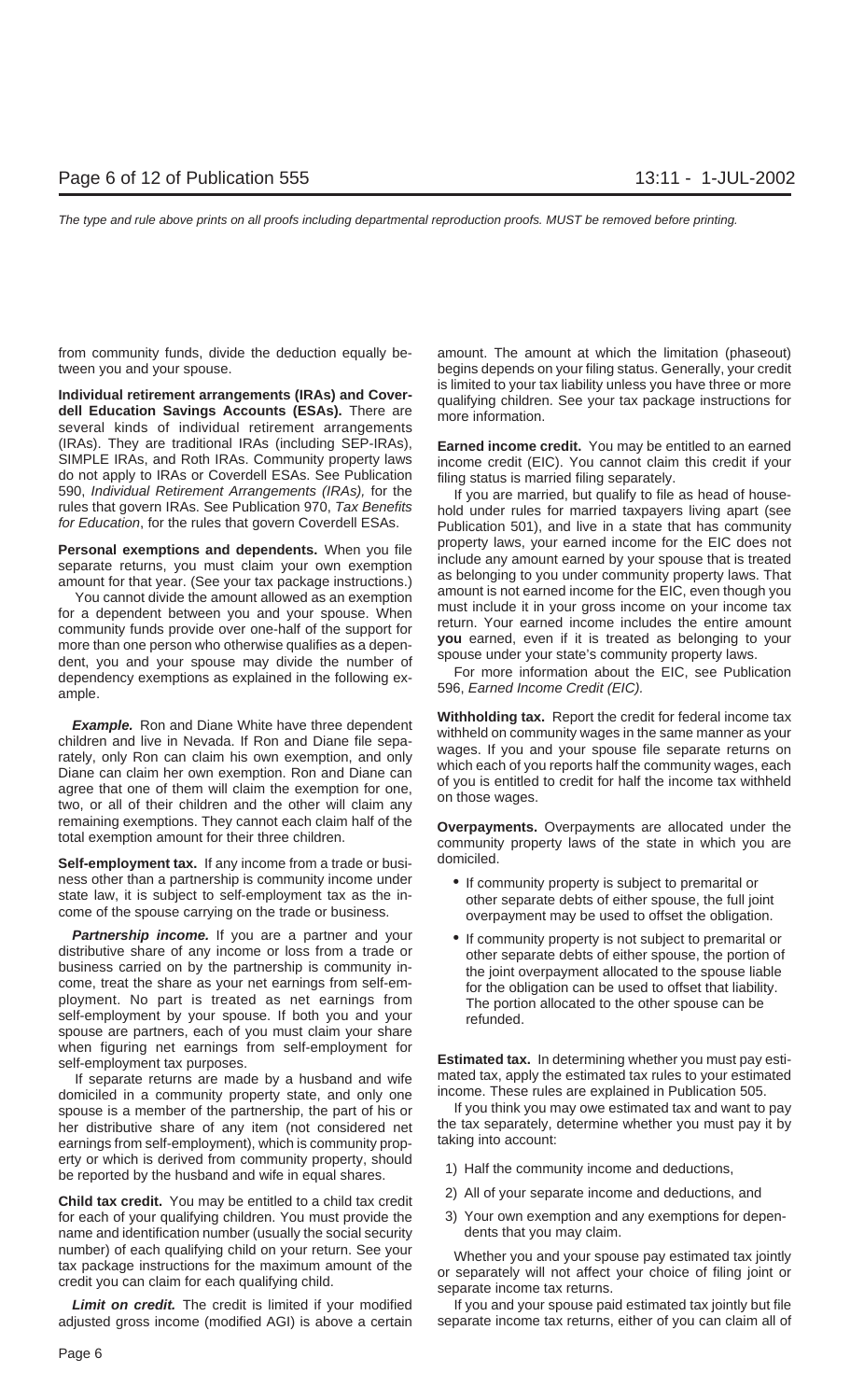the estimated tax paid, or you may divide it between you in subject to the 2%-of-adjusted-gross-income limit. The any way that you agree upon. amounts spent for these deductions were paid out of com-

If you cannot agree on how to divide it, the estimated tax munity funds. you can claim equals the total estimated tax paid times the To see if it is to the Smiths' advantage to file a joint tax shown on your separate return, divided by the total of return or separate returns, a worksheet (shown next) is the tax shown on your return and your spouse's return. prepared to figure their federal income tax both ways.

community property state. Their two children (18-year-old on their separate returns. By filing separately under the twins) and Mary's mother live with them and qualify as their community property laws of their state, the Smiths save<br>dependents Amounts paid for their support were paid out \$184 in income tax. dependents. Amounts paid for their support were paid out of community funds. If the Smiths were domiciled in Idaho, Louisiana, Texas,

held from his salary was \$3,360. Walter received \$94 in taxable interest from his savings account. He also received treated as community income. If they lived in one of those \$155 in dividends from stock that he owned. His interest states, the interest on Walter's savings account and the sand dividend income is his separate income under the laws dividends from stock owned by each of them would and dividend income is his separate income under the laws of his community property state.<br>Mary received \$140 in dividends from stock that she and the figuring vous texture the am

Mary received \$140 in dividends from stock that she<br>owned. This is her separate income. In addition, she re-<br>ceived \$3,000 as a part-time dental technician. No income<br>example of the standard deduction, exemption allow-

none of which were miscellaneous itemized deductions

Walter and Mary must claim their own exemptions on their **Example** separate returns.

The summary at the bottom of the worksheet compares Walter and Mary Smith are married and domiciled in a the tax figured on the Smiths' joint return to the tax figured

Walter received a salary of \$38,160. Income tax with-<br>Id from his salary was \$3.360. Walter received \$94 in in those states income from separate property generally is

tax was withheld from her salary.<br>
The Smiths paid a total of \$3,850 in medical expenses.<br>
Medical insurance of \$700 was paid out of community<br>
funds. Walter paid \$3,150 out of his separate funds for an<br>
operation he had.<br>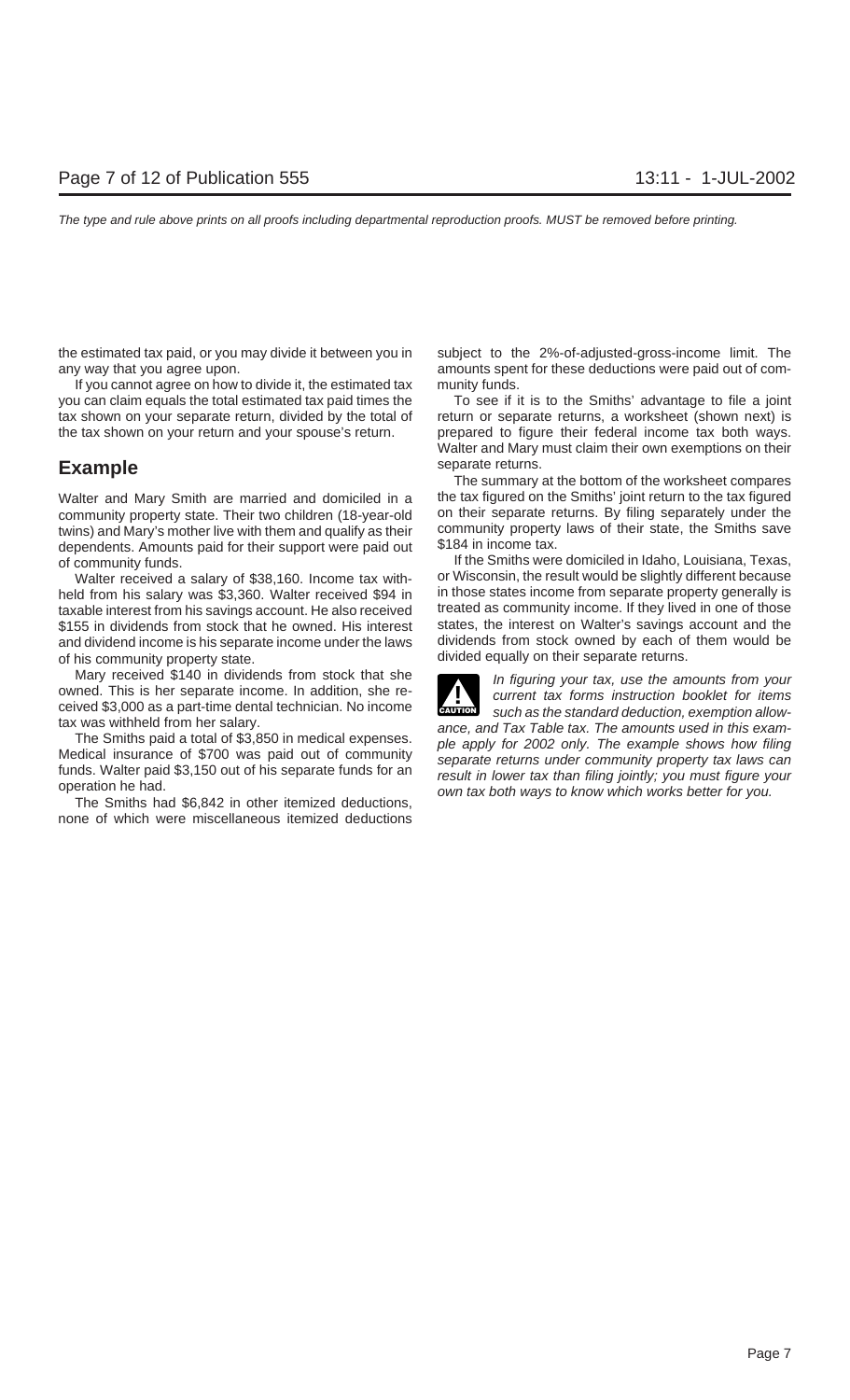### Table 2. **Worksheet — Walter and Mary Smith**

|                                                             |                     |            |            | <b>Separate Returns</b> |           |                  |
|-------------------------------------------------------------|---------------------|------------|------------|-------------------------|-----------|------------------|
|                                                             | <b>Joint Return</b> |            | Walter's   |                         | Mary's    |                  |
| Income (Walter's):                                          |                     |            |            |                         |           |                  |
|                                                             | \$38,160            |            | \$19,080   |                         | \$19,080  |                  |
| Interest and dividends (\$155 dividends + \$94 interest)    | 249                 |            | 249        |                         | $-0-$     |                  |
|                                                             | \$                  | 38,409     |            | \$19,329                |           | \$19,080         |
| Income (Mary's):                                            |                     |            |            |                         |           |                  |
|                                                             | \$3,000             |            | \$1,500    |                         | \$1,500   |                  |
|                                                             | 140                 |            | $-0-$      |                         | 140       |                  |
|                                                             |                     | 3,140      |            | 1,500                   |           | 1,640            |
|                                                             |                     | \$41,549   |            | \$20,829                |           | \$20,720         |
| Deductions:                                                 |                     |            |            |                         |           |                  |
| Community: (Not subject to the 2% AGI limit)                | \$                  | 6,842      |            | \$<br>3,421             |           | 3,421<br>\$      |
| Medical:                                                    |                     |            |            |                         |           |                  |
|                                                             | 700<br>\$           |            | \$.<br>350 |                         | \$<br>350 |                  |
| Medical expenses (Walter's)                                 | 3,150               |            | 3,150      |                         | $-0-$     |                  |
|                                                             | \$3,850             |            | \$3,500    |                         | \$<br>350 |                  |
|                                                             | (3, 116)            |            | (1, 562)   |                         | (1, 554)  |                  |
| Medical expense deduction                                   | \$                  | 734        |            | \$1,938                 |           | S<br>$-0-$       |
| Total deductions                                            | -\$                 | 7,576      |            | \$ 5,359                |           | \$3,421          |
| Subtract total deductions from $AGI^{1,2}$                  | \$                  | 33,973     |            | \$15,470                |           | \$17,299         |
| Exemptions <sup>1,3</sup> (Subtract to find taxable income) |                     | \$(15,000) |            | \$ (6,000)              |           | \$ (9,000)       |
|                                                             |                     | \$18,973   |            | \$9,470                 |           | 8,299<br>S.      |
|                                                             | \$                  | 2,246      |            | \$1,121                 |           | 941              |
| Federal income tax withheld                                 | \$                  | 3,360      |            | 1,680<br>S.             |           | \$<br>1,680      |
| <b>Overpayment</b> (Subtract from Federal tax withheld)     | <u>\$</u>           | 1,114      |            | 559<br>\$               |           | <u>739</u><br>\$ |

<sup>1</sup> **Caution:** In figuring your tax, use the amounts from your current tax forms instruction booklet for such items as the standard deduction, exemption allowance, and Tax Table tax.

<sup>2</sup> The itemized deductions are greater than the standard deduction (shown here as \$7,850 for married filing jointly and \$3,925 for married filing separately). **Note:** If one spouse itemizes, the other must itemize, even if one spouse's deductions are less than the standard deduction.

3 An allowance of \$3,000 for each exemption claimed is subtracted — 5 on the joint return, 2 on Walter's separate return, and 3 on Mary's separate return.

<sup>4</sup> The tax on the joint return is from the column of the 2002 Tax Table for married filing jointly. The tax on Walter's and Mary's separate returns is from the column of the 2002 Tax Table for married filing separately.

### Table 2.**Summary**

| Tax on joint return                      |         | \$2,246 |
|------------------------------------------|---------|---------|
| Tax on Walter's separate return          | \$1,121 |         |
| Tax on Mary's separate return            | 941     |         |
| Total tax filing separate returns        |         | 2,062   |
| Total savings by filing separate returns |         | 184     |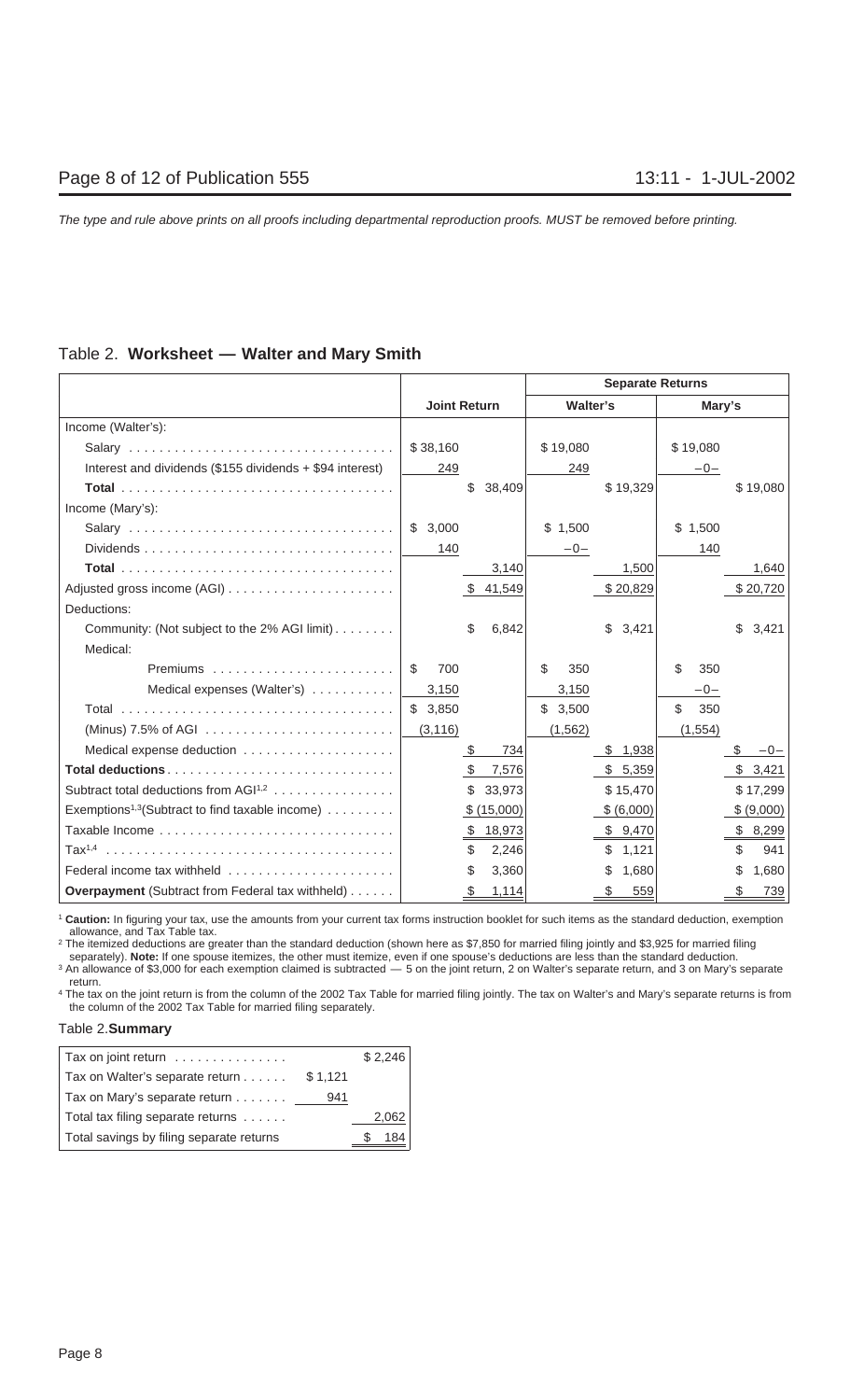### Table 3. **Allocation Worksheet**

|    |                                                                                                                                                   | 1<br><b>Total Income</b><br>(Community/Separate) | $\overline{2}$<br>Allocated to<br>Husband | $\overline{2}$<br>Allocated to<br>Wife |
|----|---------------------------------------------------------------------------------------------------------------------------------------------------|--------------------------------------------------|-------------------------------------------|----------------------------------------|
| 1. | Wages (each employer)                                                                                                                             |                                                  |                                           |                                        |
|    |                                                                                                                                                   |                                                  |                                           |                                        |
|    |                                                                                                                                                   |                                                  |                                           |                                        |
| 2. | Interest Income (each payer)                                                                                                                      |                                                  |                                           |                                        |
|    |                                                                                                                                                   |                                                  |                                           |                                        |
|    |                                                                                                                                                   |                                                  |                                           |                                        |
| 3. | Dividends (each payer)                                                                                                                            |                                                  |                                           |                                        |
|    |                                                                                                                                                   |                                                  |                                           |                                        |
|    |                                                                                                                                                   |                                                  |                                           |                                        |
| 4. | State Income Tax Refund                                                                                                                           |                                                  |                                           |                                        |
| 5. | <b>Capital Gains and Losses</b>                                                                                                                   |                                                  |                                           |                                        |
|    |                                                                                                                                                   |                                                  |                                           |                                        |
| 6. | Pension Income                                                                                                                                    |                                                  |                                           |                                        |
| 7. | Rents, Royalties, Partnerships, Estates, Trusts                                                                                                   |                                                  |                                           |                                        |
|    |                                                                                                                                                   |                                                  |                                           |                                        |
| 8. | <b>Taxes Withheld</b>                                                                                                                             |                                                  |                                           |                                        |
|    |                                                                                                                                                   |                                                  |                                           |                                        |
|    |                                                                                                                                                   |                                                  |                                           |                                        |
| 9. | Other items such as: Social Security Benefits,<br>Business & Farm Income or Loss, Unemployment<br>Compensation, Mortgage Interest Deduction, etc. |                                                  |                                           |                                        |
|    |                                                                                                                                                   |                                                  |                                           |                                        |
|    |                                                                                                                                                   |                                                  |                                           |                                        |
|    |                                                                                                                                                   |                                                  |                                           |                                        |
|    |                                                                                                                                                   |                                                  |                                           |                                        |
|    |                                                                                                                                                   |                                                  |                                           |                                        |

**NOTES**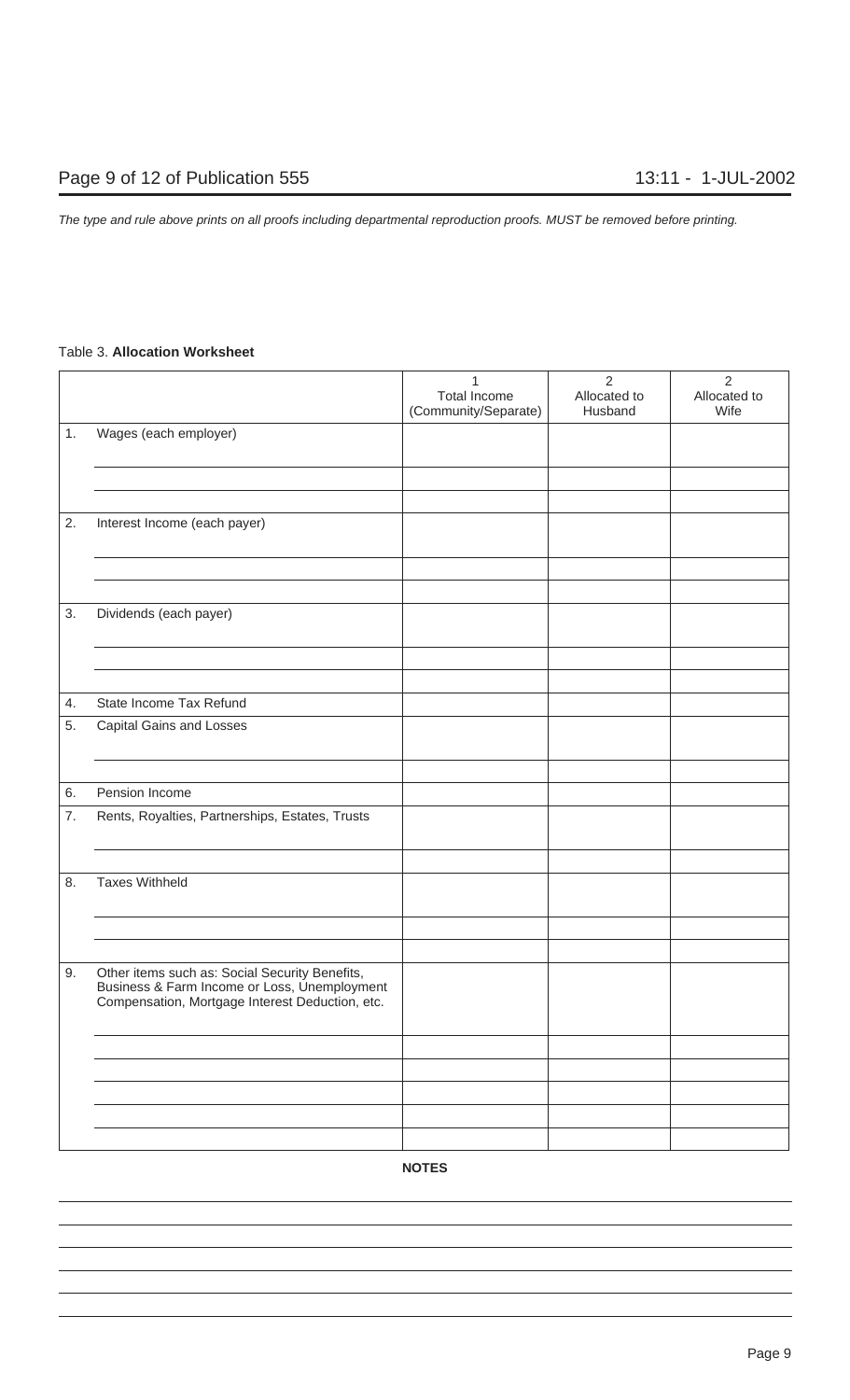You can get help with unresolved tax issues, order free the directions from the prompts. When you order forms, publications and forms, ask tax questions, and get more enter the catalog number for the form you need. The items information from the IRS in several ways. By selecting the you request will be faxed to you.

**Contacting your Taxpayer Advocate.** If you have at-<br>tempted to deal with an IRS problem unsuccessfully, you should contact your Taxpayer Advocate.

The Taxpayer Advocate represents your interests and concerns within the IRS by protecting your rights and • Ordering forms, instructions, and publications. Call resolving problems that have not been fixed through nor- **1–800–829–3676** to order current and prior year mal channels. While Taxpayer Advocates cannot change forms, instructions, and publications.<br>the tax law or make a technical tax decision, they can clear up problems that resulted from previous contacts and<br>ensure that your case is given a complete and impartial ensure that your case is given a complete and impartial

- Call the Taxpayer Advocate at  $1-877-777-4778$ . questions or to order forms and publications.
- 
- Call, write, or fax the Taxpayer Advocate office in your area.
- 

telephone services in several ways.<br>payer Advocate Service of the IRS.

Incurrent telephone calls. That person only evaluates the able, get Publication 910, Guide to Free Tax Services. It<br>contains a list of free tax publications and an index of tax IRS assistor and does not keep a record of an contains a list of free tax publications and an index of tax tax taxpayer's name or tax identification number.<br>topics. It also describes other free tax information services, the taxpayer's name or tax identification number including tax education and assistance programs and a list • We sometimes record telephone calls to evaluate of TeleTax topics.



puter and modem, you can access the IRS on the sure the quality of assistance.

- Find answers to questions you may have. The service opinions on our service.
- Download forms and publications or search for forms
- 
- 
- 
- 
- 

You can also reach us with your computer using File workdays after your request is received. Find the address Transfer Protocol at **ftp.irs.gov.** that applies to your part of the country.



**TaxFax Service.** Using the phone attached to **How To Get Tax Help Example 19 Your fax machine, you can receive forms and** instructions by calling **703–368–9694.** Follow

method that is best for you, you will have quick and easy For help with transmission problems, call the FedWorld access to tax help.<br>Help Desk at **703–487–4608.** 

- 
- 
- review. TTY/TDD equipment. If you have access to TTY/ To contact your Taxpayer Advocate: TDD equipment, call **1–800–829–4059** to ask tax
	- Call the IRS at **1–800–829–1040.** TeleTax topics. Call **1–800–829–4477** to listen to

**Evaluating the quality of our telephone services.** To **•** Call **1–800–829–4059** if you are a TTY/TDD user. ensure that IRS representatives give accurate, courteous, For more information, see Publication 1546, The Tax- and professional answers, we evaluate the quality of our

- **Free tax services.** To find out what services are avail-<br>**Free tax services.** To find out what services are avail-
	- **Personal computer.** With your personal com- no longer than one week and use them only to mea-
- Internet at **www.irs.gov**. While visiting our web **•** We value our customers' opinions. Throughout this site, you can: **year, we will be surveying our customers** for their

and publications by topic or keyword. **Walk-in.** You can walk in to many post offices, • View forms that may be filled in electronically, print<br>the completed form, and then save the form for re-<br>cordkeeping.<br>• View Internal Revenue Bulletins published in the last<br>tends to procery stores, copy centers, ci • Search regulations and the Internal Revenue Code. Some IRS offices and libraries have the Internal Revenue • Receive our electronic newsletters on hot tax issues Code, regulations, Internal Revenue Bulletins, and Cumu-<br>and news. and news.



• Get information on starting and operating a small **Mail.** You can send your order for forms, instrucbusiness. the contract of the Distribution Center  $\blacksquare$  and publications to the Distribution Center nearest to you and receive a response within 10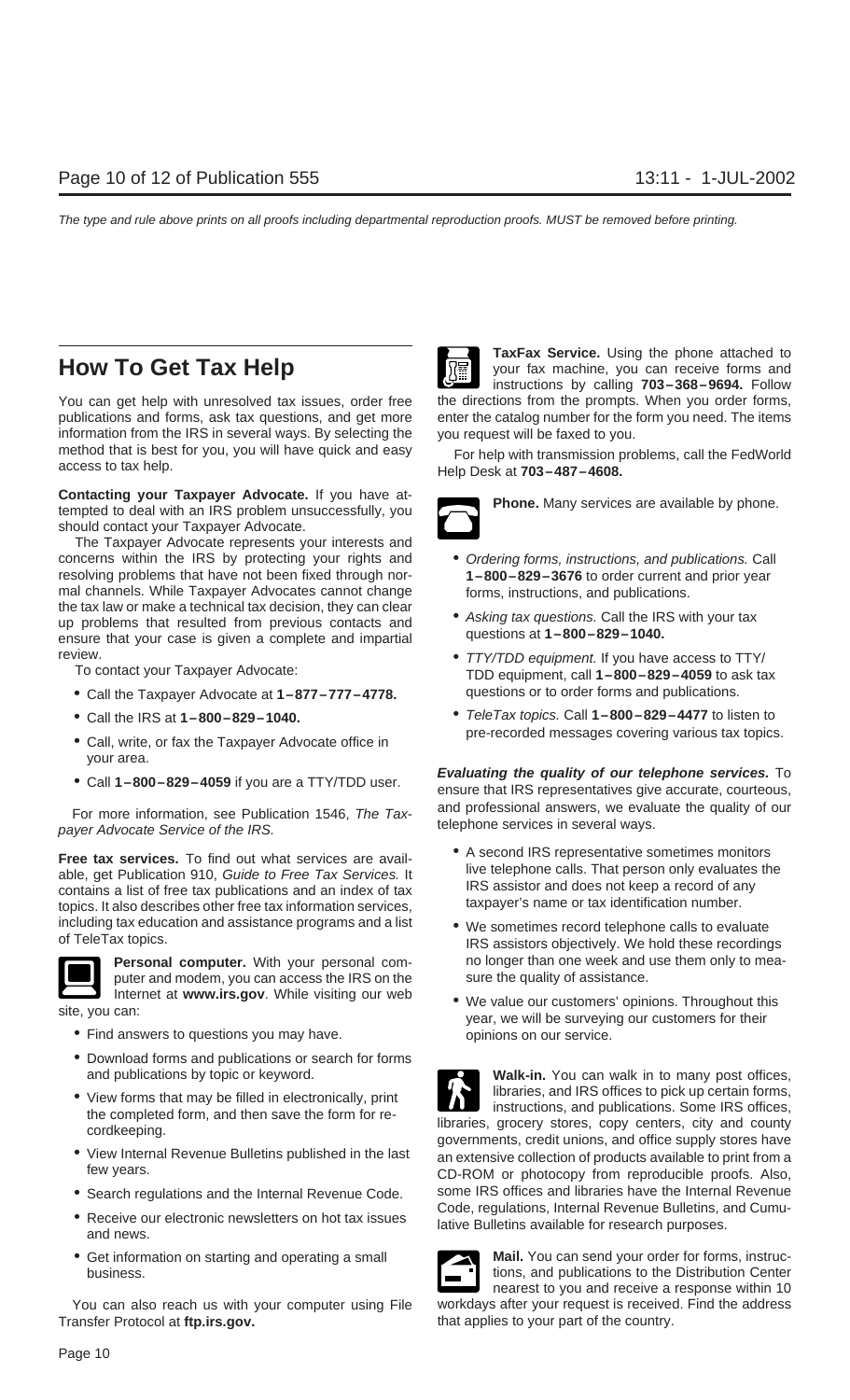- 
- **Central part of U.S.:** keeping. Central Area Distribution Center • Internal Revenue Bulletins.<br>P.O. Box 8903
- 



visiting the IRS web site at **www.irs.gov.** • Current tax forms, instructions, and publications.

- Western part of U.S.:  **Prior-year tax forms and instructions.** 
	- Western Area Distribution Center **Popular tax forms that may be filled in electronically,**<br>Rancho Cordova, CA 95743–0001 **printed out for submission, and saved for record-**
		-

Bloomington, IL 61702–8903 The CD-ROM can be purchased from National Techni- • **Eastern part of U.S. and foreign addresses:** cal Information Service (NTIS) by calling Eastern Area Distribution Center **1–877–233–6767** or on the Internet at **www.irs.gov.** The P.O. Box 85074 **F.O.** Box 85074 **first release is available in mid-December** and the final Richmond, VA 23261-5074 release is available in late January.

IRS Publication 3207, Small Business Resource Guide, **CD-ROM.** You can order IRS Publication 1796, is an interactive CD-ROM that contains information impor-Federal Tax Products on CD-ROM, and obtain: tant to small businesses. It is available in mid-February. You can get a free copy by calling **1–800–829–3676** or